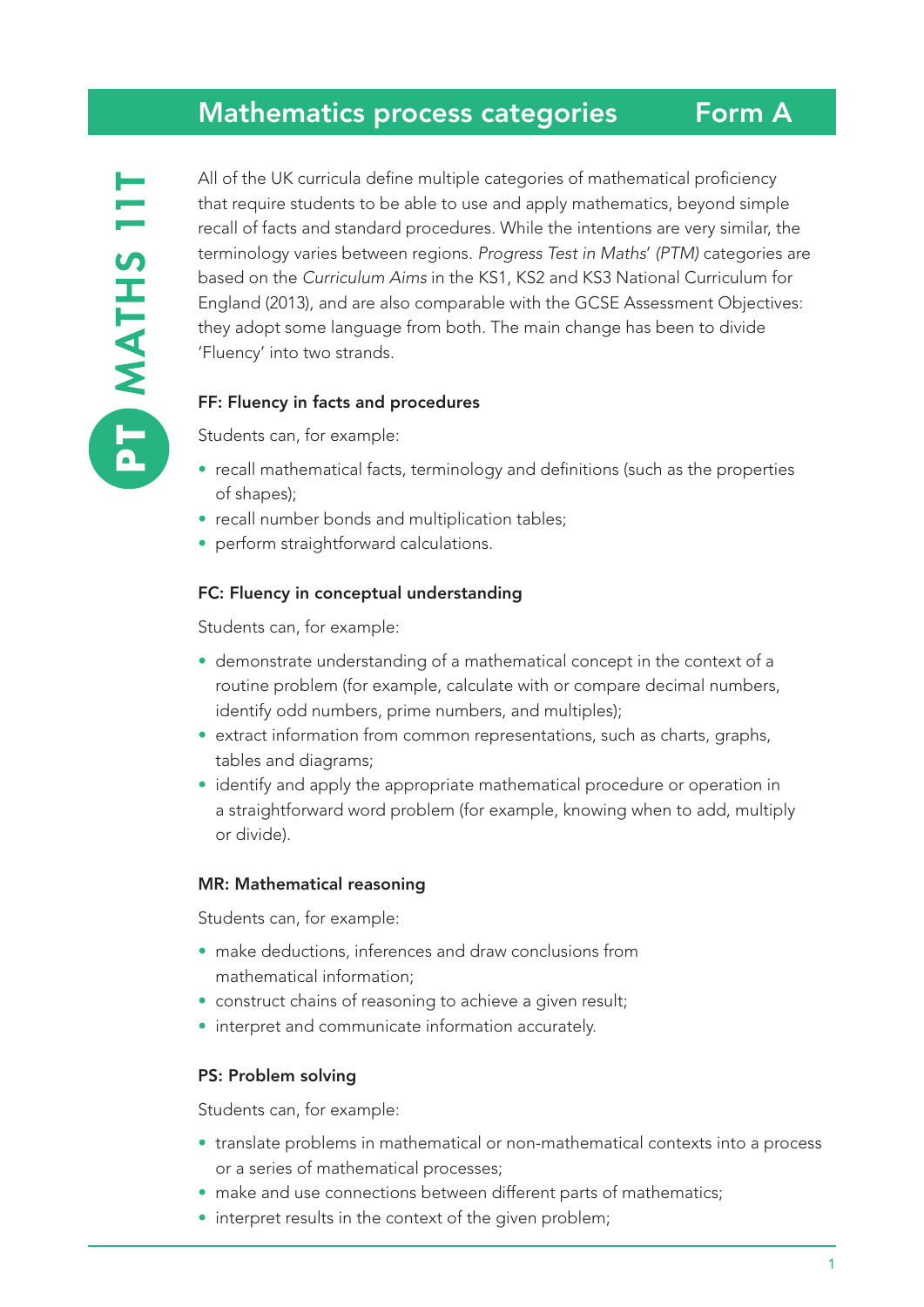- evaluate methods used and results obtained;
- evaluate solutions to identify how they may have been affected by assumptions made.

There is a limit to how thoroughly MR and PS can be assessed in a short, wholecurriculum test such as *PTM*. Teachers are urged to ensure that their curriculum includes a balanced diet of extended tasks, investigations, problem solving and collaborative activities.

These tables show how the questions in *PTM 11T* map onto these process categories.

| <b>Paper test</b>                          |                                        |                                                   |  |  |  |  |
|--------------------------------------------|----------------------------------------|---------------------------------------------------|--|--|--|--|
| <b>Process category</b>                    | <b>Mental Maths</b>                    | <b>Applying and</b><br><b>Understanding Maths</b> |  |  |  |  |
| FF: Fluency in facts and<br>procedures     | 1, 2, 3, 4, 7, 9, 15,<br>16, 17, 19    | 1, 6, 9, 13                                       |  |  |  |  |
| FC: Fluency in conceptual<br>understanding | 5, 6, 8, 10, 11, 12,<br>13, 14, 18, 20 | 2, 4, 5, 10, 11                                   |  |  |  |  |
| <b>MR: Mathematical</b><br>reasoning       |                                        | 3, 7, 8, 15, 16, 18, 19                           |  |  |  |  |
| PS: Problem solving                        |                                        | 12, 14, 17, 20                                    |  |  |  |  |

| <b>Digital test</b>                        |                                        |                                                                            |  |  |  |
|--------------------------------------------|----------------------------------------|----------------------------------------------------------------------------|--|--|--|
| <b>Process category</b>                    | <b>Mental Maths</b>                    | <b>Applying and</b><br><b>Understanding Maths</b>                          |  |  |  |
| FF: Fluency in facts and<br>procedures     | 1, 2, 3, 4, 7, 9, 15,<br>16, 17, 19    | 1, 10, 11, 15a, 15b, 15c, 23                                               |  |  |  |
| FC: Fluency in conceptual<br>understanding | 5, 6, 8, 10, 11, 12,<br>13, 14, 18, 20 | 2a, 2b, 4, 5, 6, 7, 8, 9, 16, 17,<br>18, 19                                |  |  |  |
| <b>MR: Mathematical</b><br>reasoning       |                                        | 3, 12, 13a, 13b, 14, 25a, 25b,<br>25c, 26, 28a, 28b, 29a, 29b,<br>30a, 30b |  |  |  |
| PS: Problem solving                        |                                        | 20, 21, 22, 24a, 24b, 27, 31                                               |  |  |  |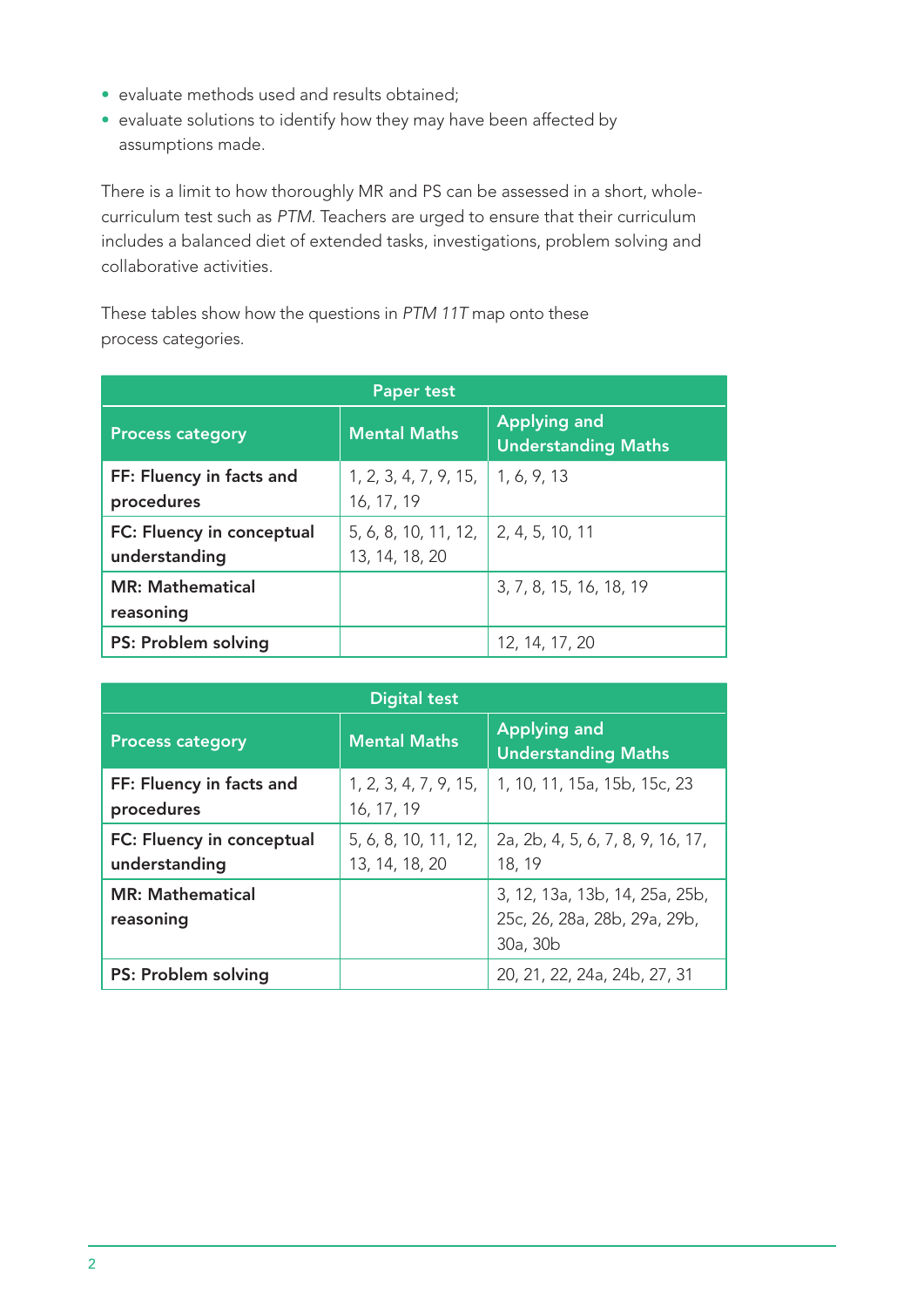# Mathematics process categories in Wales, Scotland and Northern Ireland

The process categories shown above are based on the National Curriculum and GCSE syllabuses for England. The curricula for Wales, Scotland and Northern Ireland have similar requirements, although there is wide variation in the way they are defined.

| <b>Wales</b>                    | <b>Closest PTM process categories</b> |     |           |    |
|---------------------------------|---------------------------------------|-----|-----------|----|
| <b>Key Stage 2 Phase Skills</b> | FF.                                   | FC. | <b>MR</b> | PS |
| 1. Solve mathematical problems  |                                       |     |           |    |
| 2. Communicate mathematically   |                                       |     |           |    |
| 3. Reason mathematically        |                                       |     |           |    |
| Key Stage 2 Phase Range         |                                       |     |           |    |

| <b>Northern Ireland</b>              | <b>Closest PTM process categories</b> |           |           |    |
|--------------------------------------|---------------------------------------|-----------|-----------|----|
| Key Stage 2 Processes in Mathematics | FF.                                   | <b>FC</b> | <b>MR</b> | PS |
| Making and monitoring decisions      |                                       |           |           |    |
| Communicating mathematically         |                                       |           |           |    |
| Mathematical reasoning               |                                       |           |           |    |
| Individual mathematical topics       |                                       |           |           |    |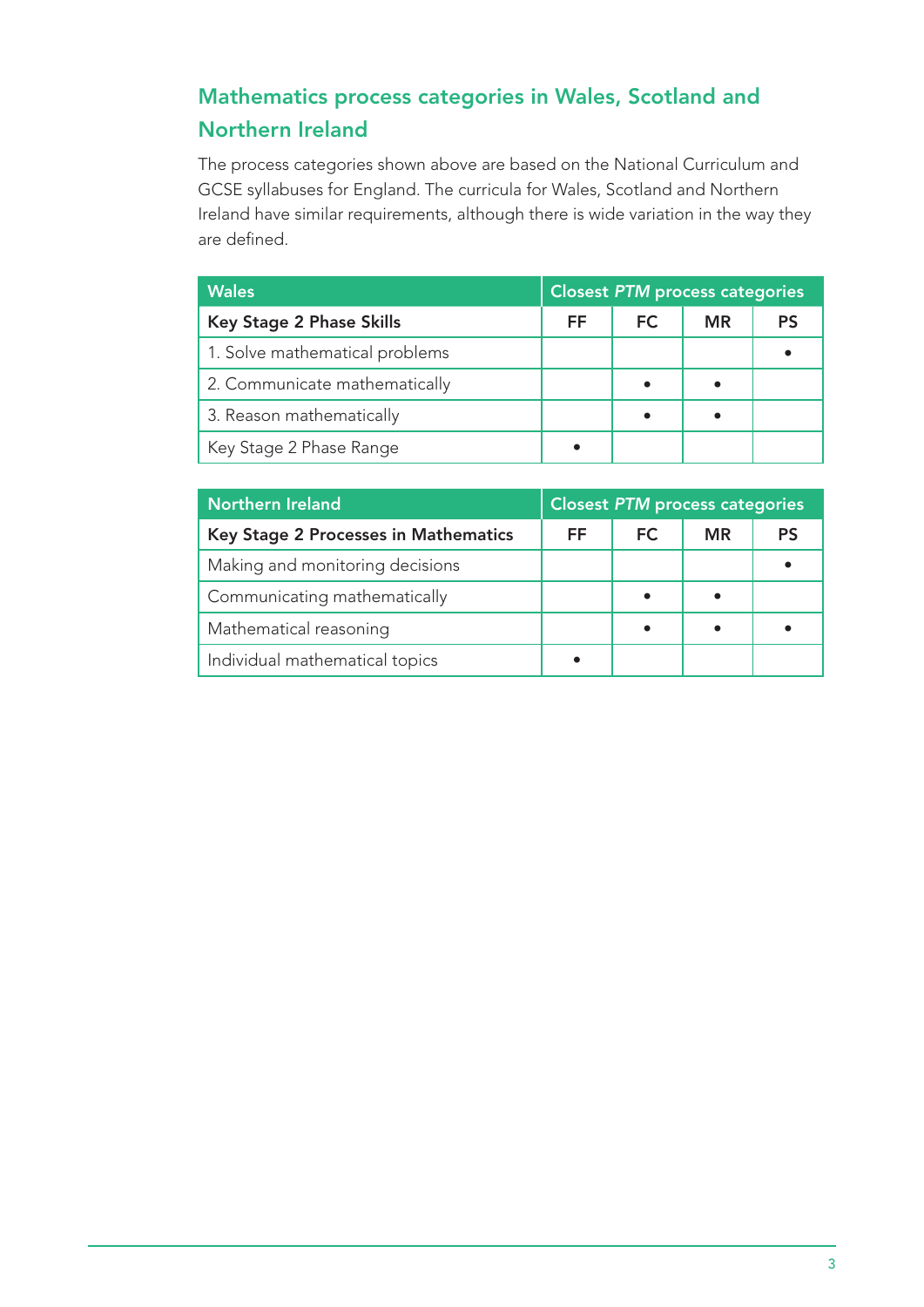| <b>Scotland</b>                                                                                                                                                     | <b>Closest PTM process categories</b> |           |           |           |
|---------------------------------------------------------------------------------------------------------------------------------------------------------------------|---------------------------------------|-----------|-----------|-----------|
| <b>Experiences and outcomes</b>                                                                                                                                     | FF                                    | <b>FC</b> | <b>MR</b> | <b>PS</b> |
| develop a secure understanding of the<br>concepts, principles and processes of<br>mathematics and apply these in different<br>contexts, including the world of work |                                       |           |           |           |
| engage with more abstract mathematical<br>concepts and develop important new<br>kinds of thinking                                                                   |                                       |           |           |           |
| understand the application of mathematics,<br>its impact on our society past and present,<br>and its potential for the future *                                     |                                       |           |           |           |
| develop essential numeracy skills which<br>will allow me to participate fully in society                                                                            |                                       |           |           |           |
| establish firm foundations for further<br>specialist learning                                                                                                       |                                       |           |           |           |
| understand that successful independent<br>living requires financial awareness,<br>effective money management, using<br>schedules and other related skills           |                                       |           |           |           |
| interpret numerical information<br>appropriately and use it to draw<br>conclusions, assess risk, and make reasoned<br>evaluations and informed decisions            |                                       |           |           |           |
| apply skills and understanding creatively<br>and logically to solve problems, within a<br>variety of contexts                                                       |                                       |           |           |           |
| appreciate how the imaginative and<br>effective use of technologies can enhance<br>the development of skills and concepts                                           |                                       |           |           |           |

<sup>\*</sup> Education Scotland "Curriculum for Excellence: Numeracy and Mathematics" 14 May 2009. Accessed: 31 July 2014. www.curriculumforexcellencescotland.gov.uk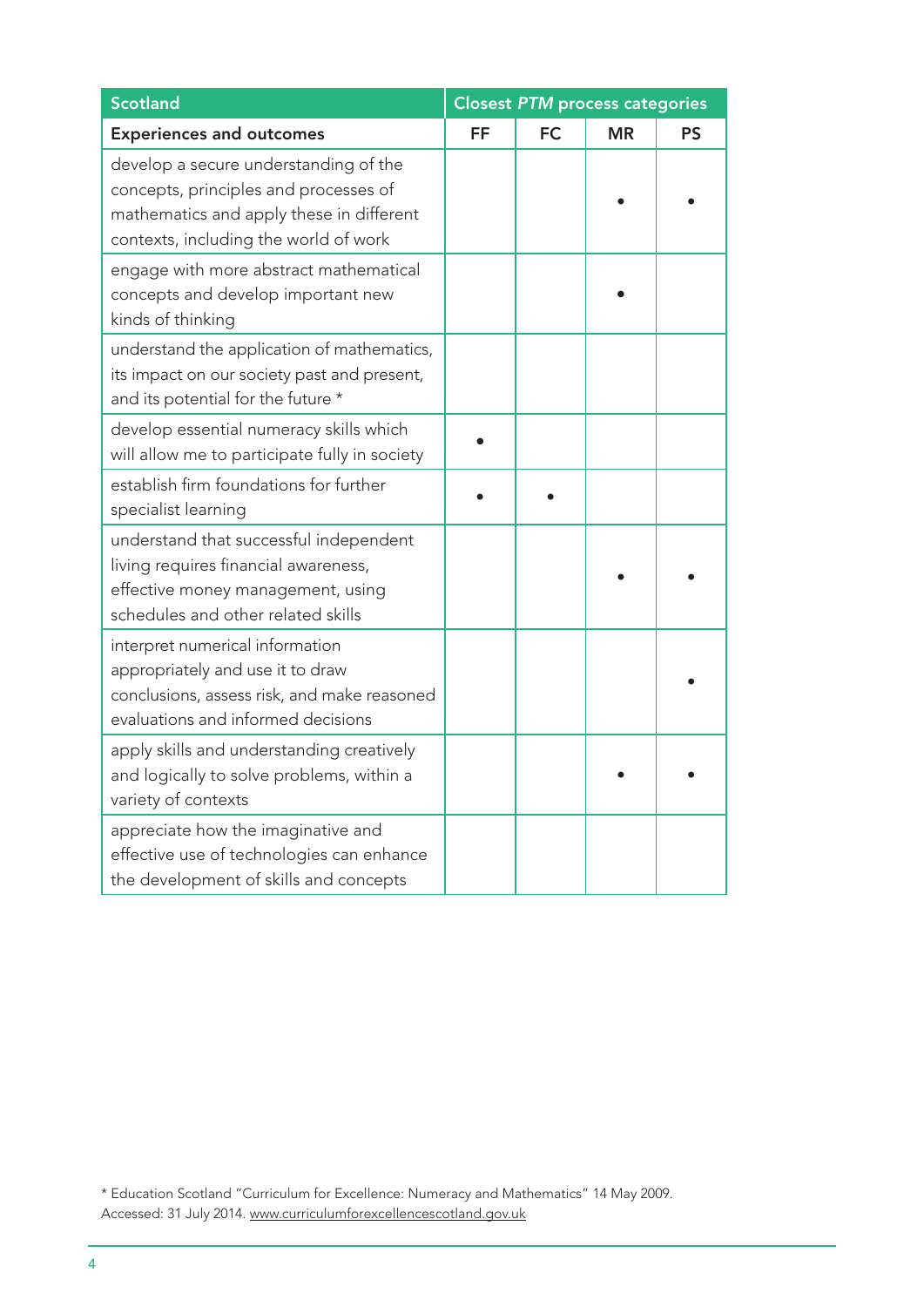# Assessment for learning: following up the test activities

Each *PTM* assessment test is designed to align with the mathematics curriculum at a level appropriate for the students in the relevant age group. The activities may therefore be used to obtain diagnostic information about each student's strengths and weaknesses, and may also be used to provide a basis from which students' mathematical understanding may be further developed.

This section discusses some of the ways in which students may be helped to improve areas of weakness and to build on what they already know in order to deepen their understanding. These notes cover only a few of the possibilities. In talking to students and discussing the activities on which they did well, in addition to those they were unable to complete correctly, you may find approaches that are helpful to them, building on their own strengths and interests.

You will need to refer to the activities in the Student Booklet and At a Glance Guide when reading these notes, as they form the basis of the ideas suggested. The activities are referred to here by both their numbers and their names.

## Formative notes on the questions

The standardised total scores on *PTM* give you an indication of the overall performance of your students, and a basis for progress monitoring. This section is intended to you help identify the specific difficulties that students have with individual questions, and to suggest possible activities to help guide your future teaching.

## *Mental Maths* test

These questions test students' basic number skills and recall of facts. If students score poorly, it may be that they simply lack these skills and are relying too heavily on written methods for even simple methods. They may lack the confidence to recall mathematical facts under pressure.

Regular quick-fire quizzes may help students gain fluency and confidence, and there are many software packages that allow students to practice skills in the context of games.

However, these should not displace problem-solving and investigative mathematics activities, which can also help students gain fluency by fostering a deeper understanding of mathematical concepts and their connections, reducing their dependence on 'memorising' fragments of information.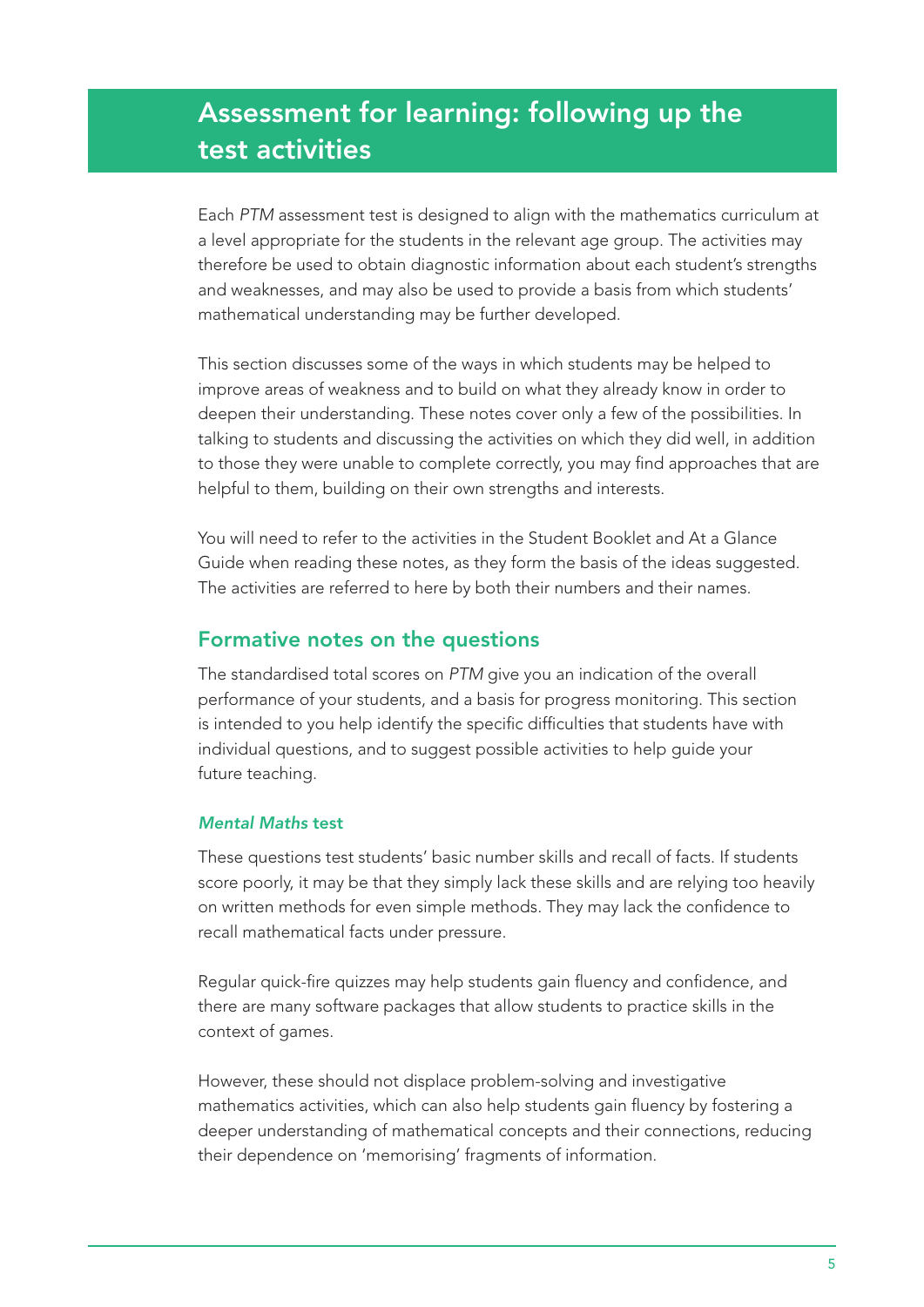## *Applying and Understanding Maths* test

## Paper Test

#### Question 1: Number sequence

This task asks students to complete a number sequence in which the numbers go down in fives. The third number to be filled in is a negative number. This requires students to count backwards through zero to include negative numbers.

The use of a number line can be valuable when dealing with sequences. Looking for patterns in sequences should be encouraged, for example in the multiplication tables. When students find negative numbers difficult, simply counting backwards starting from, say, 10 can be a useful activity. It can also be very helpful to point out situations in real life where negative numbers occur: for example, on a thermometer (as in Question 5) and when using heights above and below sea level.

#### Question 2: Distances from school

In this question students are presented with a problem which involves comparing fractions with different denominators. Students need to recognise that the denominators are multiples of two and compare equivalent fractions.

The use of practical equipment can aid understanding. Real-life situations such as sharing a pizza can be helpful. Questions such as, 'Do you get more if you have  $\frac{3}{4}$  or  $\frac{5}{8}$  of the pizza?' and 'If you cut your pizza into eight equal pieces, how many pieces will you get if you have  $\frac{1}{4}$  of the pizza? '

A card game of 'Snap' can be made by the students themselves. This makes an enjoyable group/paired activity. Each group, or pair, creates a set of 'Snap' cards with fractions such as  $\frac{1}{4}$ ,  $\frac{4}{8}$ ,  $\frac{1}{2}$ ,  $\frac{2}{8}$ ,  $\frac{3}{4}$ ,  $\frac{6}{8}$ ,  $\frac{4}{4}$  and so on, and then they can play the game. The discussion involved when creating a set of cards for a game is very worthwhile and fun.

#### Question 3: Nails

This task requires students to solve a two-step multiplication problem which results in a five-digit number.

Enjoyable activities to practice and extend such skills, without the use of a calculator, may ask students to calculate, for example, how many seconds there are in a week; how many days they themselves, or their parents, have been alive; how many people can be seated in a multiscreen cinema where there are four small cinemas each with thirty rows of 60 seats, etc.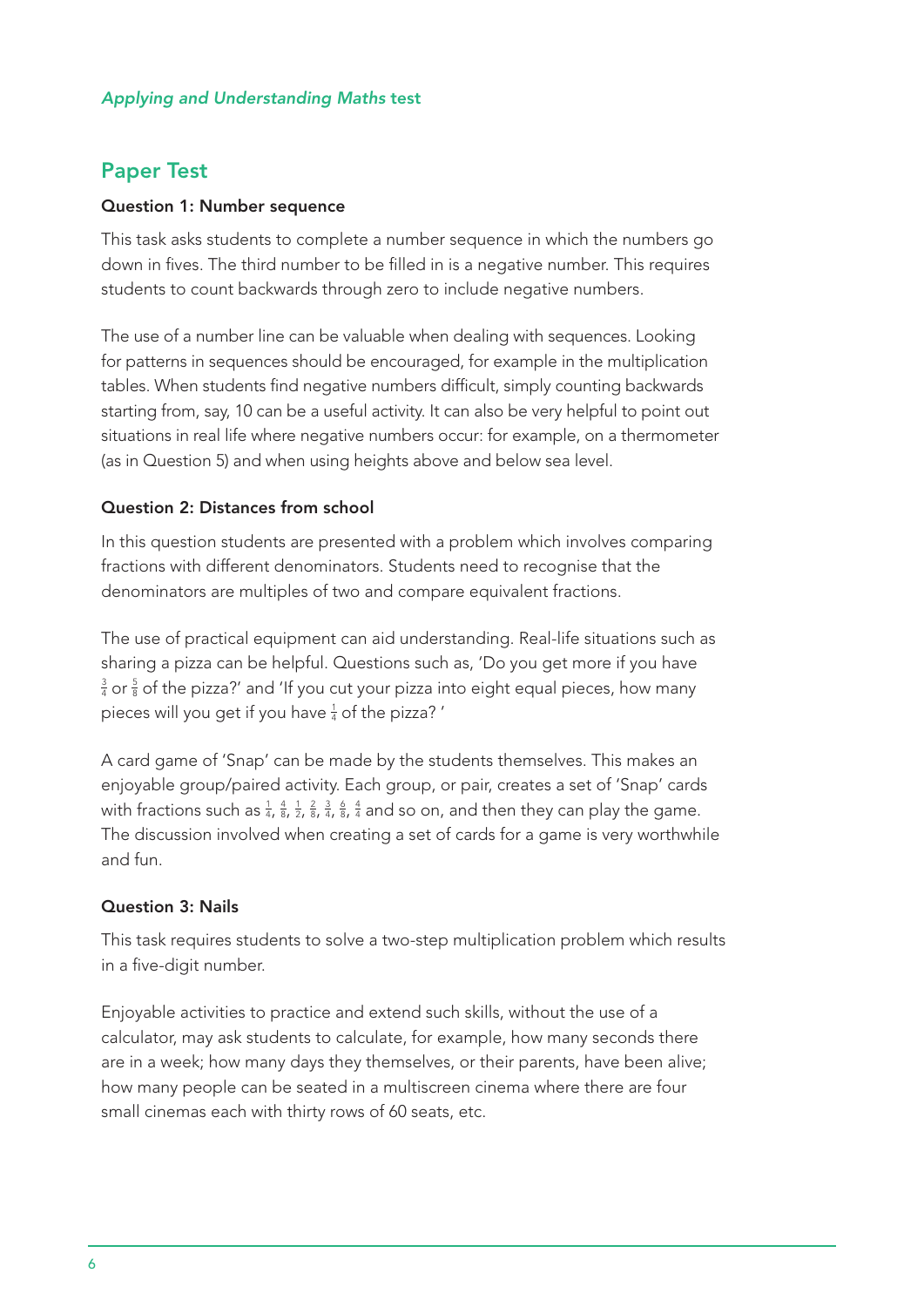#### Question 4: Pattern

Here students are presented with a square grid on which six L-shapes are drawn. The task requires students to understand reflective (part a) and translational symmetry (part b).

A follow-up art activity which is helpful in reinforcing such learning is to use squared paper to create symmetrical patterns and then colour them in. It's a good idea to ask the children to fold their paper into half horizontally and then vertically into quarters, so that they have two axes with which to begin creating their patterns. Cutting out shapes on folded paper is also very illuminating. Symmetrical patterns can be found in folk art, Islamic designs and Rangoli patterns and they can make a very attractive, thought-provoking display.

#### Question 5: Hotter or colder

This task asks students to read and interpret a table which records monthly temperatures. They are asked four questions, one of which requires them to understand and calculate with negative numbers.

Learning to read a real thermometer is a useful life skill. Students can gather their own data about the weather, create tables and then pose questions for their peers to answer. Ordering a set of temperatures, for example putting the lowest first, will increase students' confidence. Questions such as, 'Which temperature is lower –6°C or –1°C?' and 'If the temperature rises by 12°C from –5°C what will the temperature be?' will help students to understand negative numbers. Data can be gathered from the internet on world weather and other climates, so that students can pose problems to be answered by their peers.

## Question 6: Percentages

This problem requires students to recognise the shaded percentages in a series of squares (part a) and to understand that 25% is equivalent to  $\frac{1}{4}$  or 0.25 (part b).

When students are not yet secure about the concept of percentage it is useful to produce a 100 square and have them colour in various percentages, for example 20% in blue, 50% in red, 2% in yellow 28% in purple. This activity can be varied in many ways. It can represent the different percentages of use in a park: 10% children's playground, 40% tennis courts, 30% fields for games, 20% gardens.

It's worth unpacking the word 'percentage' by explaining that it comes from the Latin 'per centum' which translates as 'by the hundred'. Students can then find other words that have the root 'cent' in them, and which refer to a hundred: centigrade, centimetre, century, centenarian, centennial, and so on.

The game of 'Snap' which was described in the activities suggested for Question 2 could now have percentage cards added to the pack to enrich the game and strengthen students' understanding of fraction and percentage equivalents.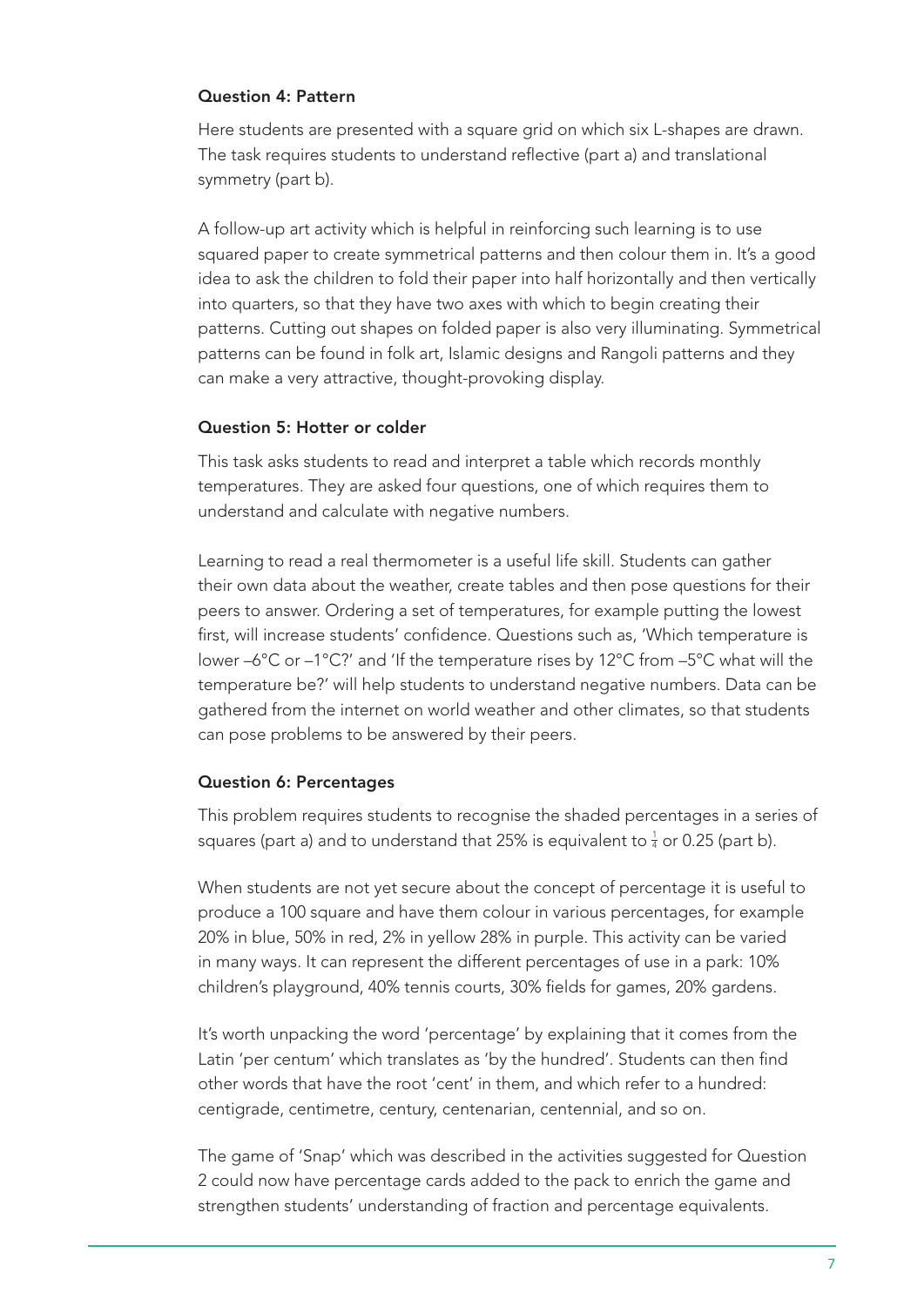## Question 7: Sun

The question states, in words, the distance of the Earth from the Sun and asks students to write this distance in figures.

Writing 150,000,000 may be difficult for some students, so practice in writing large numbers such as populations of different countries or the chances of winning the lottery is useful.

Students need to say and write numbers correctly and with precision, so that they are clear about place value. Some students will benefit from practicing reading and saying the place value of each digit when using very large numbers.

## Question 8: Currency

Here students are required to read and interpret a graph which converts British pounds to euros. First, students are asked to solve two problems based on the graph (parts a and b). After being told that £100 is equal to 150 Australian dollars, the final task (part c) is to draw a second line on the graph which can be used to convert British pounds to Australian dollars.

Students should understand and use a range of graphs such as temperature, distance–time and currency conversion and apply their knowledge in science and other subjects. Opportunities can be found for drawing and using such graphs using data gathered in sporting activities such as running races and from everyday situations that can be found on the internet.

## Question 9: Signs

This question requires students to insert the operation signs  $=$ ,  $+$  or  $-$  in the empty boxes in order to make the three calculations correct.

Students enjoy puzzles such as these missing number/operation problems. A worthwhile activity could be to allow them to work in groups to devise similar puzzles using different numbers or operations of their own. Pre-algebra problems like this can be extended to simple equations using symbols instead of numbers. When they are more confident, students can be shown how to build an algebraic expression. Later they can attempt simple problems such as: If  $10 + y = 15$  find the value of y.

Puzzles such as magic squares and Sudoku can also help with number fluency.

## Question 10: Sixty

Here students are presented with five calculations involving fractions of 60, four of which have the same answer. They need to circle the odd one out. In order to select the odd one out students need to understand the equivalence of percentages and fractions.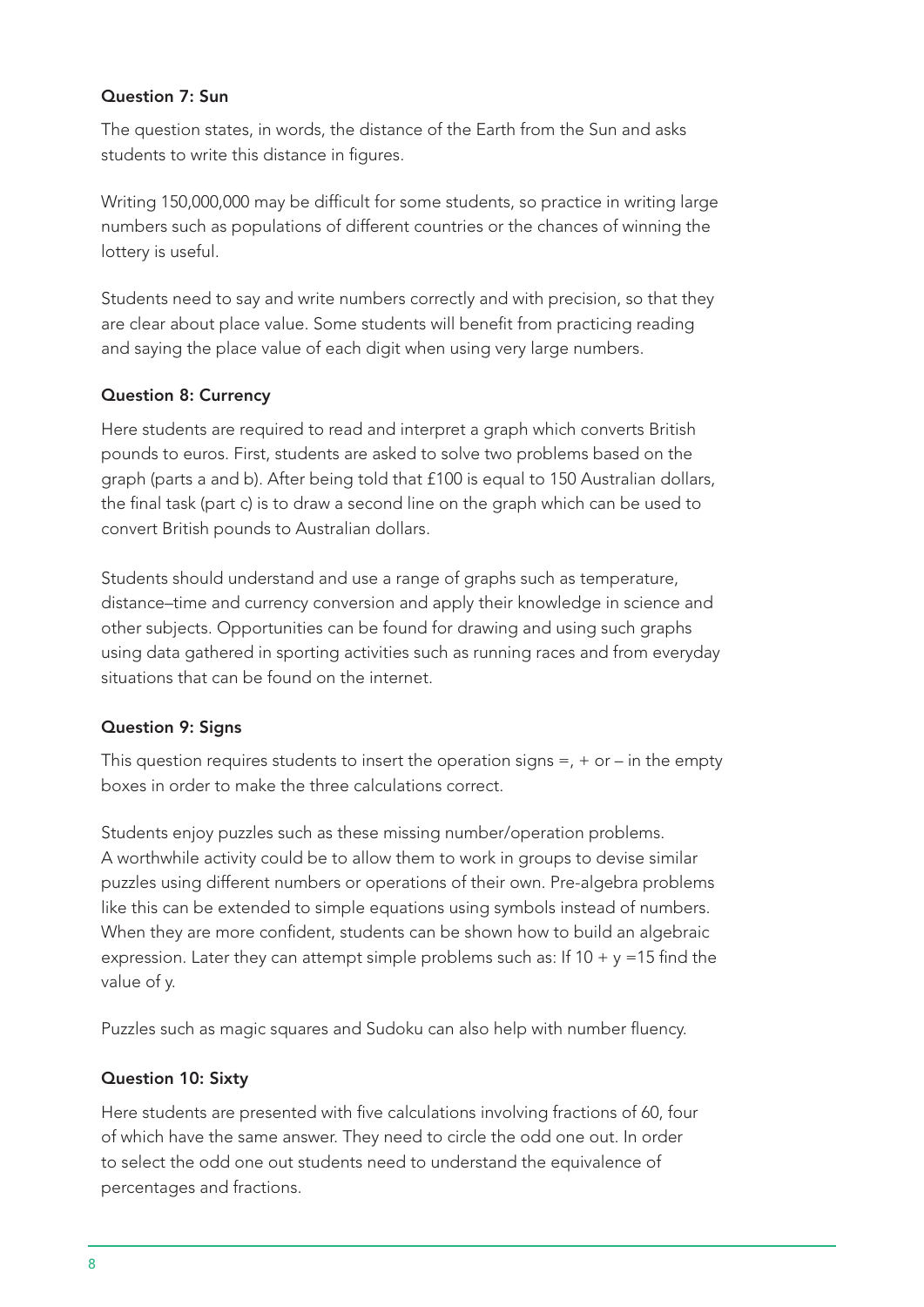It is worth discussing this task as a whole-class activity and showing all of the working for those students who find it difficult. Similar problems can then be set for numbers such as 100, 50, 40, and so on.

## Question 11: Newspapers

A graph which shows some data about newspaper sales is presented and students are asked to answer three questions: 'Which is the most popular?' (part a), 'Which is the least popular?' (part b), and 'Which three newspapers sell more than a million copies a day?' (part c).

More practice in constructing, reading and interpreting graphs which use very large numbers will be helpful. Here the challenge will be to get the scale correct. Lots of suitable data, such as populations of countries or food consumption, can be collected from the internet.

## Question 12: Same area

This question deals with area and perimeter. Four shapes are drawn on a square grid; three have the same area. First, students are asked to identify the three shapes with the same area (part a). They are then asked to identify the three shapes which have the same perimeter (part b). Finally, they are asked to draw, on the grid, a different shape that has the same area as shape B (part c). Tasks such as the final part of this question are not frequently posed.

Although area and perimeter seem to be very straightforward concepts, many students get them confused. It is useful to teach the two concepts separately. Lots of practical classroom work is needed. Students should be introduced to the concept of area, initially by counting squares and, only later, use perimeter measurements to calculate areas.

## Question 13: Number of students

The task begins with the statement that the Park School has 1500 students, to the nearest 100. There follows six possible numbers which could be the correct number of students in this school. The task is to identify and circle these numbers.

Students need to be able to round up and round down to the nearest 100. A pleasant activity which can help here is for the teacher to write on the board about twenty random numbers between 5 and 99. Along the bottom of the board each of the tens (10-100) is drawn in a coloured circle. Students then take it in turns to come to the board and select and colour in one of the numbers in the correct colour, to indicate what it is rounded to the nearest ten. This can then be extended to rounding with hundreds. Students should be reminded that 5 is rounded up not down.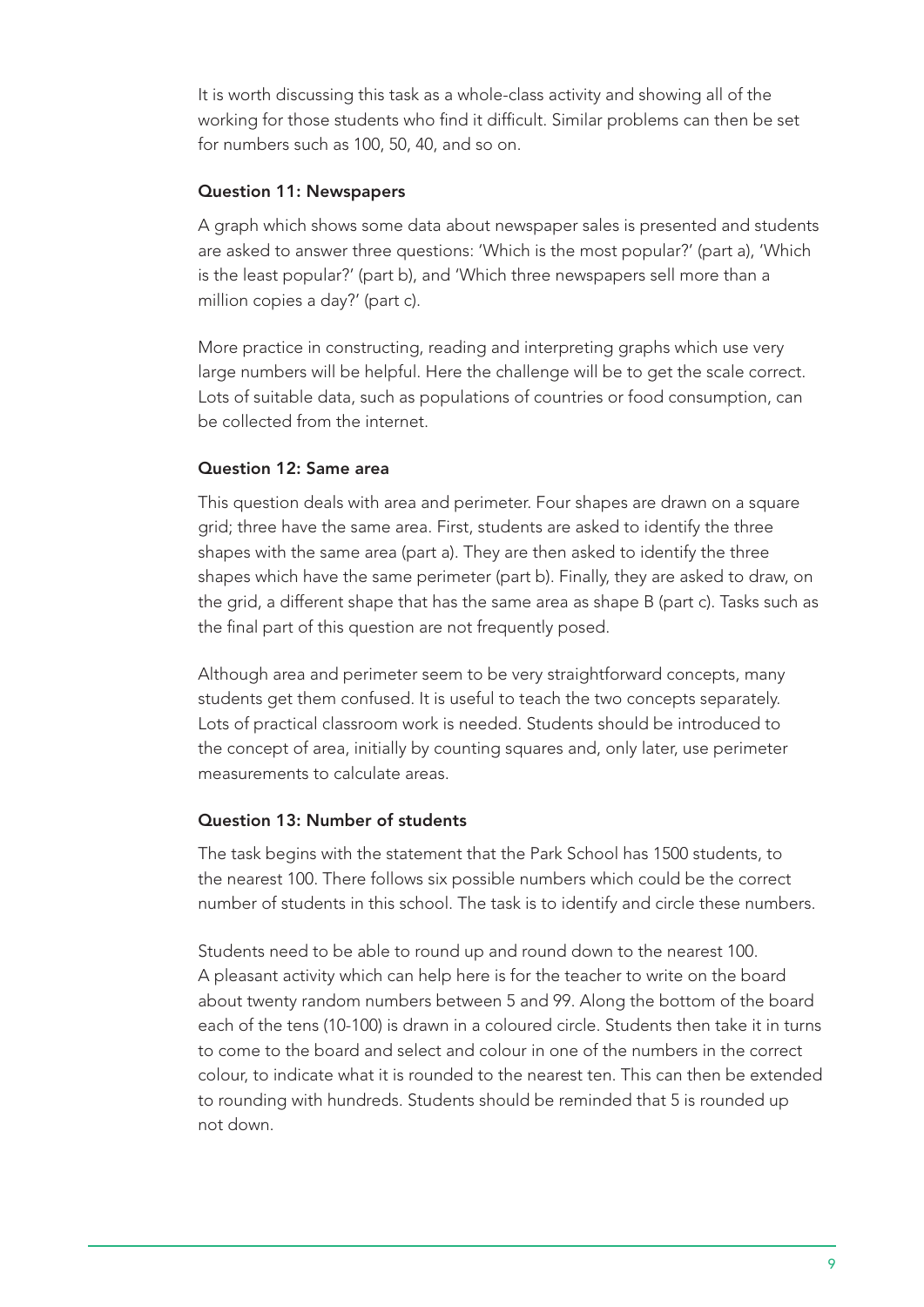Another useful activity is to divide the board into four columns with the following headings and then ask the students to come, in turn, to the board and round each number to the nearest 100. For example:

| <b>Chosen number</b> | Round up | <b>Round down</b> | Rounded number |
|----------------------|----------|-------------------|----------------|
| 6981                 |          |                   | $($ )( )( $)$  |
|                      |          |                   |                |

## Question 14: Tickets

This task deals with the proportion of profit Ali makes on the sale of concert tickets. Initially, it may be that students calculate that he makes a profit of £1 for every £20 of sales. The first part of the question (part a) is to calculate how much he makes with the sale of a £60 ticket, and then how much the ticket sales would be if Ali received £6 (part b). Alternatively, students may work with the notion that the ratio of profit to cost is 2:40 or 1:20.

The concept of proportion can sometimes be challenging and lots of practical work is often needed. It is important to ensure that students understand that ratio compares one amount with another and to begin simply with everyday examples such as looking at the proportions of ingredients in a recipe for biscuits or jam. For example, if 1kg of sugar and 800g of raspberries are needed to make two jars of jam, what would be the proportions and quantities needed to make six jars of jam.

## Question 15: School hall

This question states that there are 60 students in the school hall and that 1 in 4 of them have a packed lunch;  $\frac{1}{3}$  of them live within 500 meters of the school; and 10% of them wear glasses. Students are then asked to calculate the number of students who fall into each of these categories. Here students need to think flexibly using their understanding of proportion, fractions and percentages within the same every day situation.

It could be worth 'unpacking' this sort of problem as a whole-class activity since students may find it challenging. More practice in using several concepts within a single task will be helpful here. A similar question could be devised using real classroom situations, such as the colour of their sweatshirts/shoes/ bags, whether they have pets etc.

## Question 16: Angles at a point

The diagram here shows two angles which together make a complete turn. The question requires the students to know that there are 360° in a complete turn and begin by dividing 360 by 3 and then share out the degrees in the proportions 2:1.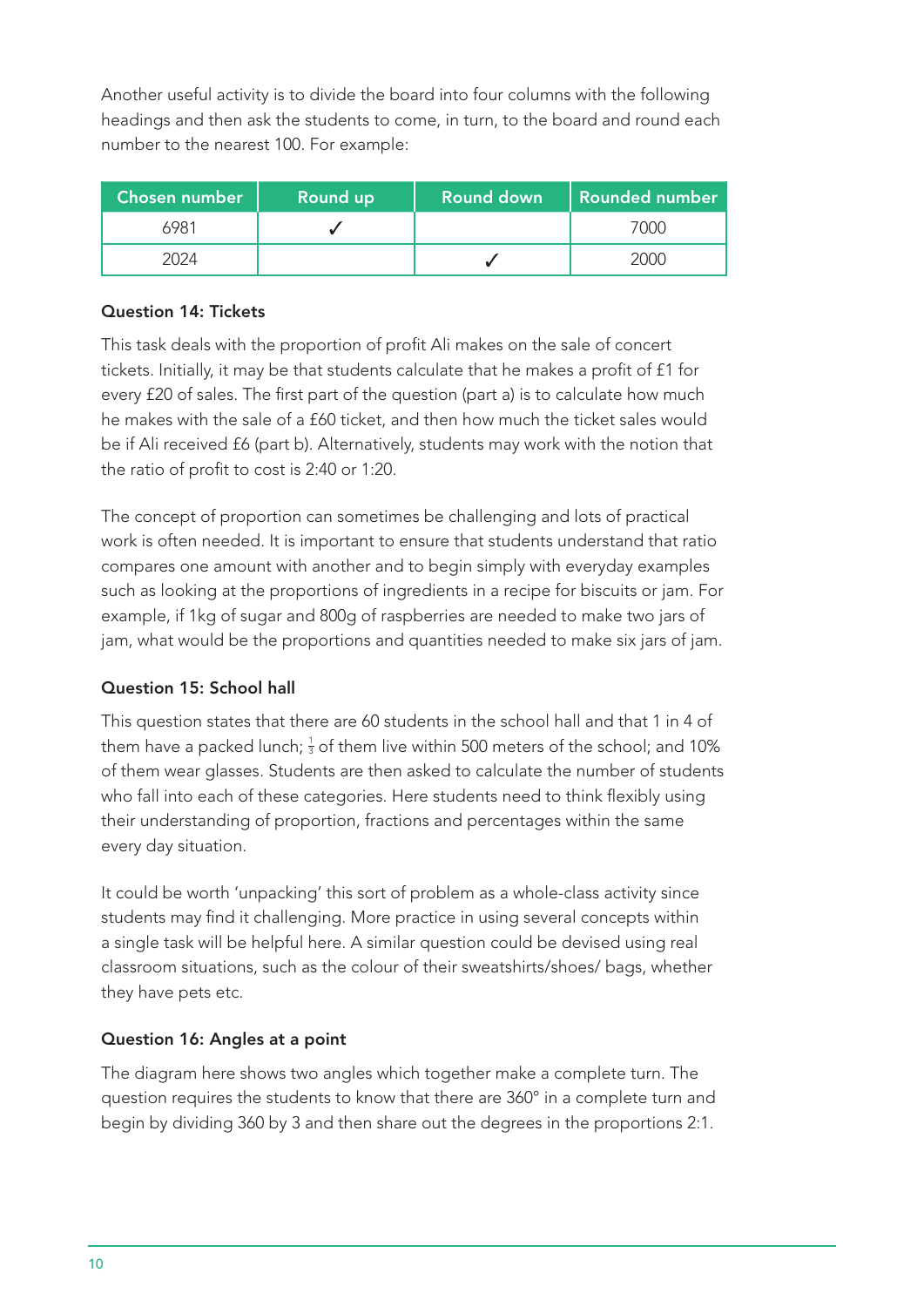Lots of practice in using a protractor correctly will ensure students are confident in measuring angles in a variety of shapes. Activities such as cutting out a triangle, tearing off the three corners and then pasting them on a straight line can help students understand that the three angles in a triangle add up to 180°. After students understand this, they can be given two of the angles in a triangle and asked to calculate the third angle.

#### Question 17: Jug

In order for the students to be successful in solving this problem correctly, they need to know that there are 1000 cubic centimetres in a litre of water. The question states that Maya has a two-litre jug of water from which she fills six glasses, each of which hold 250 cubic centimetres. Students then need to say how much water is left in the jug, and show their calculation.

First, it is worth making sure the students understand that 1 litre of water is 1000 millilitres. Some students may have been confused by the use of the term 'cubic centimetres'. It is necessary for them to understand that volume and capacity are linked and so both are often used to describe capacity. It may be useful to work through the problem with the class reminding them that a 10 cm cube will hold 1 litre (1000 cm<sup>3</sup>). The class can then measure other containers such as a box which holds one litre of fruit juice, bearing in mind that the volume is width multiplied by height multiplied by depth and that 1000 cm<sup>3</sup> = 1 litre.

#### Question 18: Photo frames

Students are told that when Sam frames photographs he charges £20 an hour for labour and he multiplies the cost of the materials used by four. The task is to find the cost when Sam takes half an hour to frame a photograph and the materials used cost £6. Students also need to show their calculations.

As a follow-up activity students could be given a range of similar situations; for example, a plumber who charges a call out fee of £40 and then £30 an hour for labour, and doubles the price of materials used.

#### Question 19: Flag

Here students are presented with a diagram showing a flag drawn on a fourquadrant grid. First, they are asked to draw the flag after it has moved three squares to the right (part a). Next they are asked to give the new co-ordinates (part b). Then they are told that the horizontal axis is a mirror line and asked to draw the original flag after it has been reflected (part c). The final task asks students to write down the co-ordinates of the mirror image (part d).

Students need to realise that in a grid with four quadrants the horizontal axis has been extended to the left of the central point 0 and the numbers become negative co-ordinates. Similarly, when the vertical axis is extended down we have negative co-ordinates.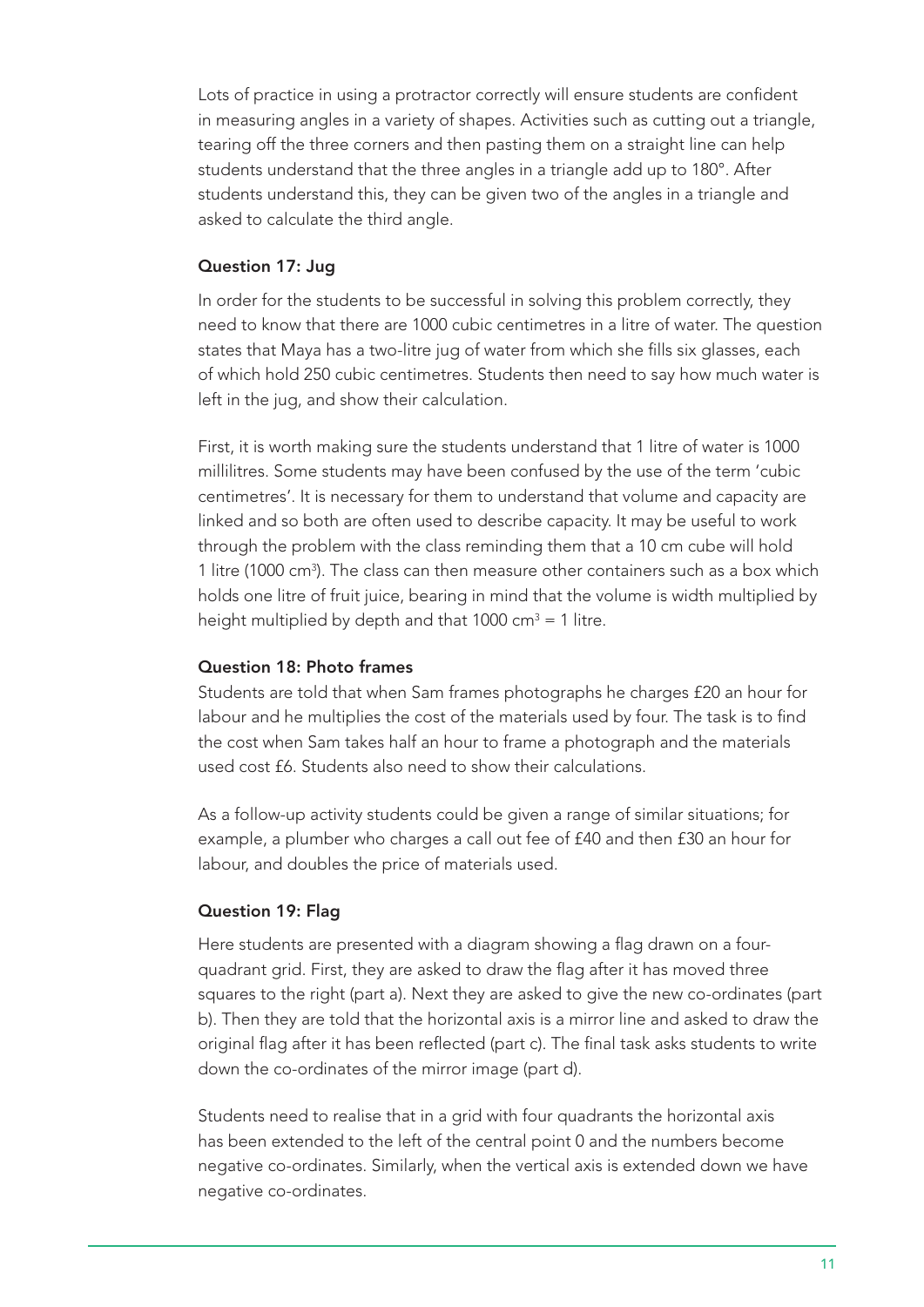Students need to be reminded when working out a position that they must always begin with the origin: this is where the two axes intersect at 0. There are lots of fun ways of remembering the order of writing the co-ordinates; for example, go along the runway and then go up in the air; walk along the house and then put the ladder up to the window; run along the corridor and then up the stairs. Students can invent their own ways of remembering this.

Students find it interesting to draw a variety of shapes with given co-ordinates and also attempt to visualise the shapes that will be produced before drawing them.

## Question 20: Bigger than 10

This question begins with the statement: '*N* is a number bigger than 10'. There follows four statements:

- *N* divided by 2 is less than 10
- *N* times 10 is more than 100
- *N* minus 10 is negative
- half of *N* is less than 10.

Students are asked to decide whether they think that each statement must be true, could be true, or must be false.

If students find this task difficult, it is useful to approach the task from the point of view that *N* is a mystery number, but that it needs to be 11 or more. They can then try out the calculations with 11 and then with other larger numbers of their choice.

To help students to become skilled at solving logic problems and puzzles they need to acquire a range of skills, such as:

- working from what is known to what is not known
- using thinking that includes inferences and deductions and testing these
- taking out a piece of information and changing it whilst keeping everything else the same to see how this affects the problem.

This type of thinking can start with very simple tasks.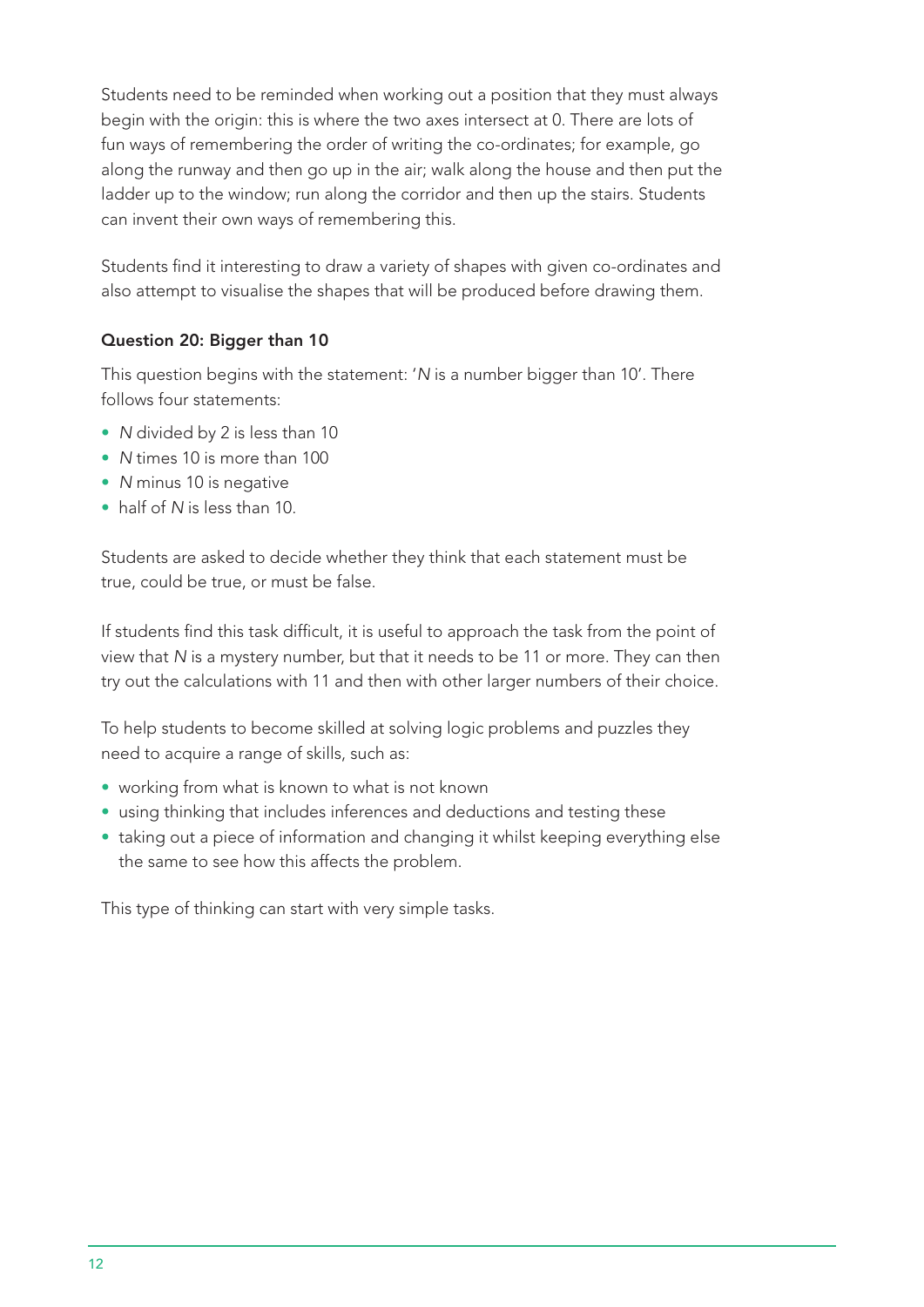## Digital Test

## Question 1: Number sequence

This task asks students to complete a number sequence in which the numbers go down in fives. The third number to be filled in is a negative number. This requires students to count backwards through zero to include negative numbers.

The use of a number line can be valuable when dealing with sequences. Looking for patterns in sequences should be encouraged, for example in the multiplication tables. When students find negative numbers difficult, simply counting backwards starting from, say, 10 can be a useful activity. It can also be very helpful to point out situations in real life where negative numbers occur: for example, on a thermometer (as in questions 6, 7, 8 and 9) and when using heights above and below sea level.

## Question 2: Distances from school

In this question students are presented with a problem which involves comparing fractions with different denominators. Students need to recognise that the denominators are multiples of two and compare equivalent fractions.

The use of practical equipment can aid understanding. Real-life situations such as sharing a pizza can be helpful. Questions such as, 'Do you get more if you have 3/4 or 5/8 of the pizza?' and 'If you cut your pizza into eight equal pieces, how many pieces will you get if you have 1/4 of the pizza? '

A card game of 'Snap' can be made by the students themselves. This makes an enjoyable group/paired activity. Each group, or pair, creates a set of 'Snap' cards with fractions such as 1/4, 4/8, 1/2, 2/8, 3/4, 6/8, 4/4 and so on, and then they can play the game.

The discussion involved when creating a set of cards for a game is very worthwhile and fun.

## Question 3: Nails

This task requires students to solve a two-step multiplication problem which results in a five-digit number.

Enjoyable activities to practice and extend such skills, without the use of a calculator, may ask students to calculate, for example, how many seconds there are in a week; how many days they themselves, or their parents, have been alive; how many people can be seated in a multiscreen cinema where there are four small cinemas each with thirty rows of 60 seats, etc.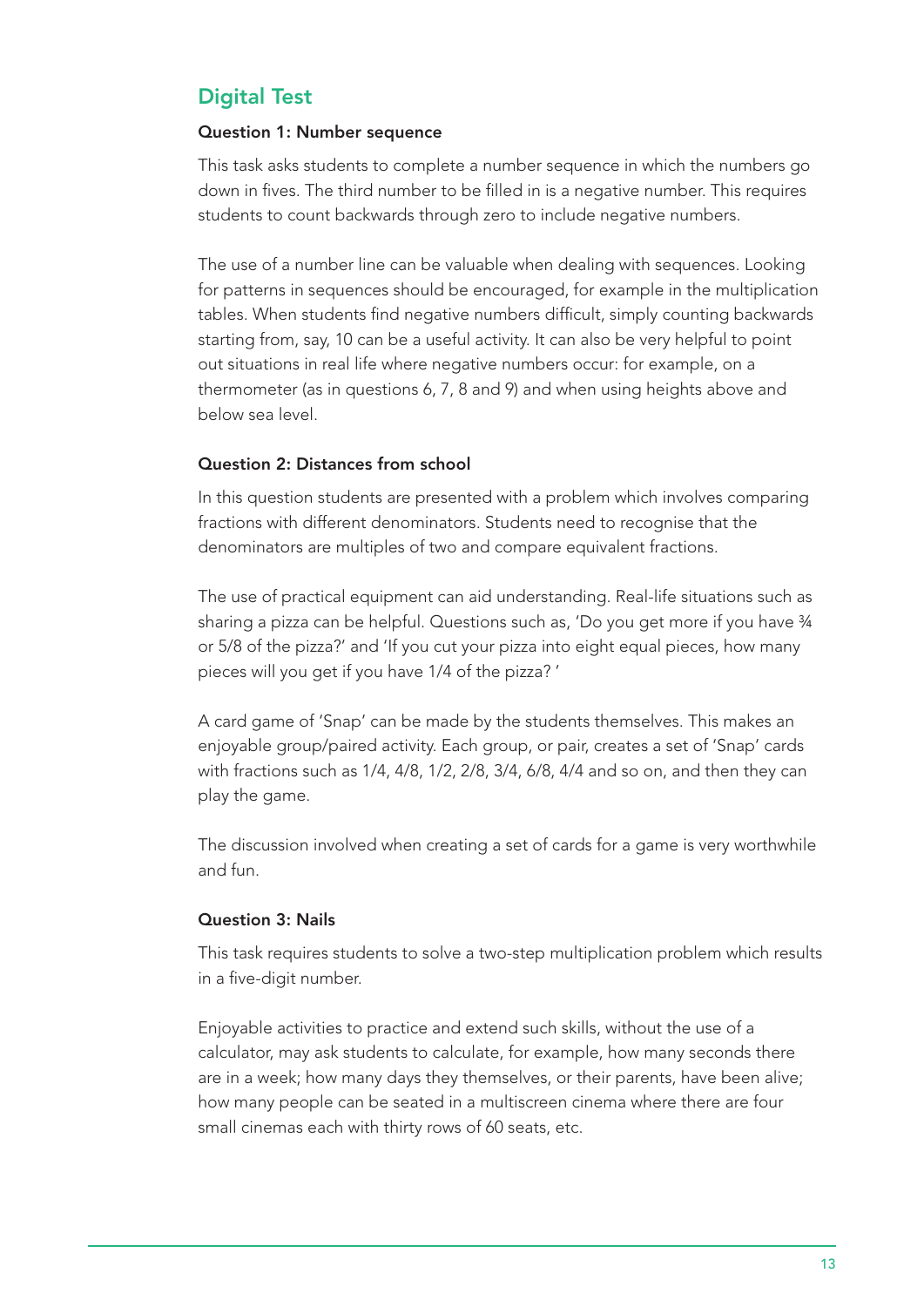## Questions 4 and 5: Pattern

Here students are presented with a square grid on which six L-shapes are drawn.

The task requires students to understand reflective (question 4) and translational symmetry (question 5).

A follow-up art activity which is helpful in reinforcing such learning is to use squared paper to create symmetrical patterns and then colour them in. It's a good idea to ask the children to fold their paper into half horizontally and then vertically into quarters, so that they have two axes with which to begin creating their patterns. Cutting out shapes on folded paper is also very illuminating. Symmetrical patterns can be found in folk art, Islamic designs and Rangoli patterns and they can make a very attractive, thought-provoking display.

#### Questions 6, 7, 8 and 9: Hotter or colder

This task asks students to read and interpret a table which records monthly temperatures. They are asked four questions, one of which requires them to understand and calculate with negative numbers.

Learning to read a real thermometer is a useful life skill. Students can gather their own data about the weather, create tables and then pose questions for their peers to answer. Ordering a set of temperatures, for example putting the lowest first, will increase students' confidence. Questions such as, 'Which temperature is lower –6°C or –1°C?' and 'If the temperature rises by 12°C from –5°C what will the temperature be?' will help students to understand negative numbers. Data can be gathered from the internet on world weather and other climates, so that students can pose problems to be answered by their peers.

## Questions 10 and 11: Percentages

This problem requires students to recognise the shaded percentages in a series of squares (question 10) and to understand that 25% is equivalent to 1/4 or 0.25 (question 11).

When students are not yet secure about the concept of percentage it is useful to produce a 100 square and have them colour in various percentages, for example 20% in blue, 50% in red, 2% in yellow 28% in purple. This activity can be varied in many ways. It can represent the different percentages of use in a park: 10% children's playground, 40% tennis courts, 30% fields for games, 20% gardens.

It's worth unpacking the word 'percentage' by explaining that it comes from the Latin 'per centum' which translates as 'by the hundred'. Students can then find other words that have the root 'cent' in them, and which refer to a hundred: centigrade, centimetre, century, centenarian, centennial, and so on.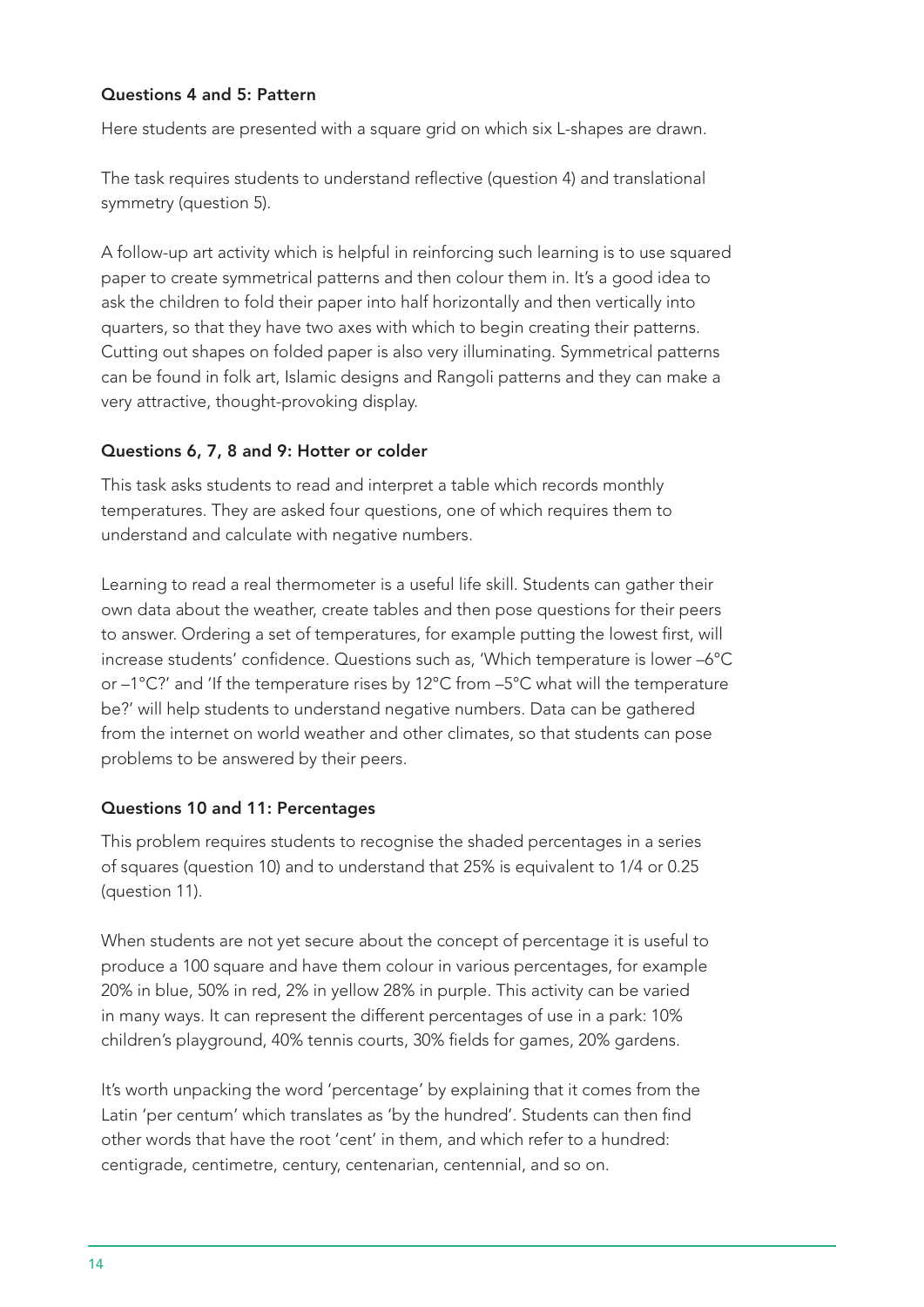The game of 'Snap' which was described in the activities suggested for Question 2 could now have percentage cards added to the pack to enrich the game and strengthen students' understanding of fraction and percentage equivalents.

## Question 12: Sun

The question states, in words, the distance of the Earth from the Sun and asks students to write this distance in figures.

Writing 150,000,000 may be difficult for some students, so practice in writing large numbers such as populations of different countries or the chances of winning the lottery is useful.

Students need to say and write numbers correctly and with precision, so that they are clear about place value. Some students will benefit from practicing reading and saying the place value of each digit when using very large numbers.

## Questions 13 and 14: Currency

Here students are required to read and interpret a graph which converts British pounds to euros. First, students are asked to solve two problems based on the graph (question 13 parts a and b). After being told that £100 is equal to 150 Australian dollars, the final task (question 14) is to create a second line on the graph which can be used to convert British pounds to Australian dollars.

Students should understand and use a range of graphs such as temperature, distance–time and currency conversion and apply their knowledge in science and other subjects. Opportunities can be found for drawing and using such graphs using data gathered in sporting activities such as running races and from everyday situations that can be found on the internet.

## Question 15: Signs

This question requires students to insert the operation signs  $=$ ,  $+$  or  $-$  in the empty boxes in order to make the three calculations correct.

Students enjoy puzzles such as these missing number/operation problems. A worthwhile activity could be to allow them to work in groups to devise similar puzzles using different numbers or operations of their own. Pre-algebra problems like this can be extended to simple equations using symbols instead of numbers. When they are more confident, students can be shown how to build an algebraic expression. Later they can attempt simple problems such as: If  $10 + y = 15$  find the value of y.

Puzzles such as magic squares and Sudoku can also help with number fluency.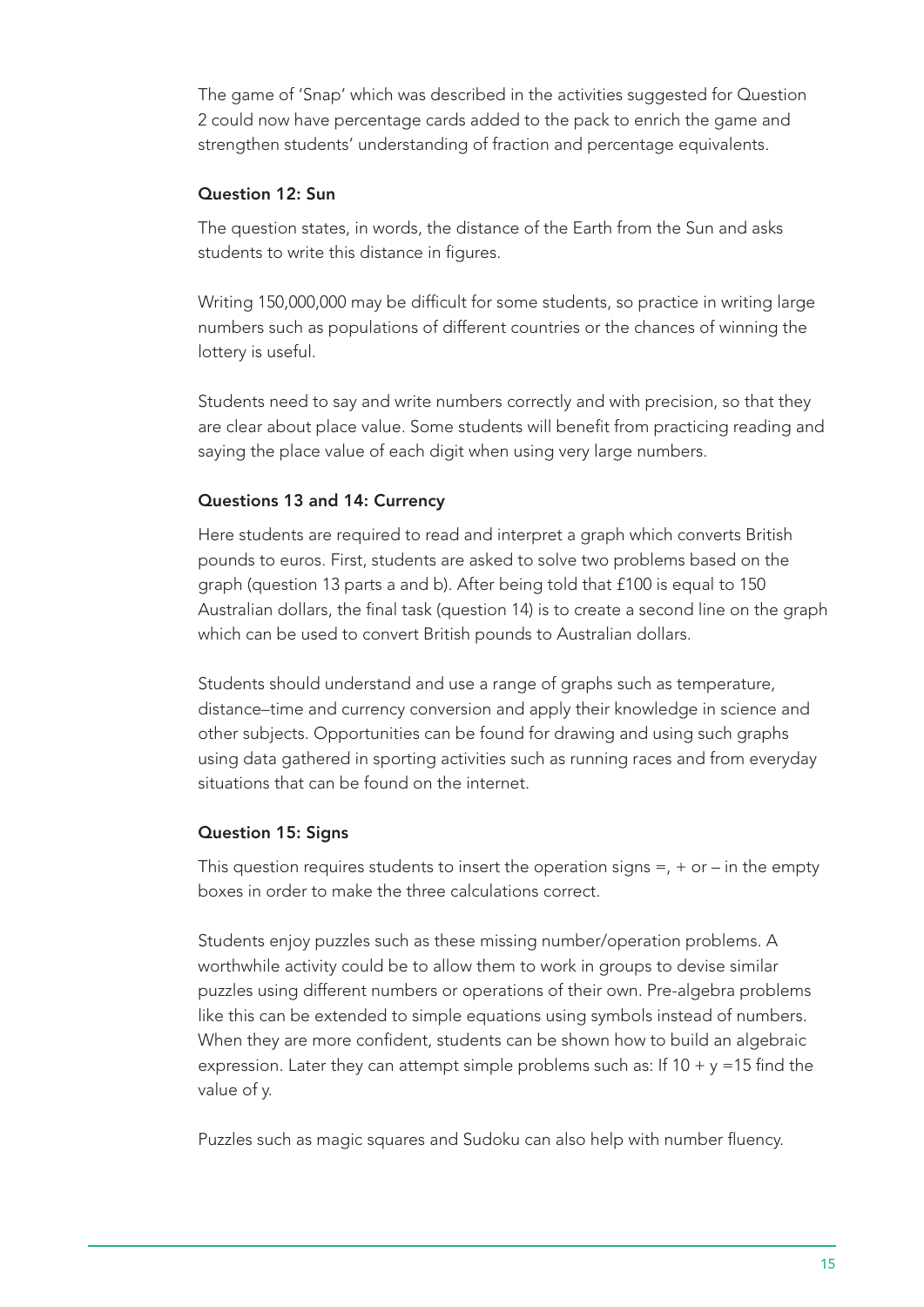## Question 16: Sixty

Here students are presented with five calculations involving fractions of 60, four of which have the same answer. They need to choose the odd one out. In order to select the odd one out students need to understand the equivalence of percentages and fractions.

It is worth discussing this task as a whole-class activity and showing all of the working for those students who find it difficult. Similar problems can then be set for numbers such as 100, 50, 40, and so on.

## Questions 17, 18 and 19: Newspapers

A graph which shows some data about newspaper sales is presented and students are asked to answer three questions: 'Which is the most popular?' (question 17), 'Which is the least popular?' (question 18), and 'Which three newspapers sell more than a million copies a day?' (question 19).

More practice in constructing, reading and interpreting graphs which use very large numbers will be helpful. Here the challenge will be to get the scale correct. Lots of suitable data, such as populations of countries or food consumption, can be collected from the internet.

## Questions 20, 21 and 22: Same area

This question deals with area and perimeter. Four shapes are drawn on a square grid; three have the same area. First, students are asked to identify the three shapes with the same area (question 20). They are then asked to identify the three shapes which have the same perimeter (question 21). Finally, they are asked to create, on the grid, a different shape that has the same area as shape B (question 22). Tasks such as the final part of this question are not frequently posed.

Although area and perimeter seem to be very straightforward concepts, many students get them confused. It is useful to teach the two concepts separately.

Lots of practical classroom work is needed. Students should be introduced to the concept of area, initially by counting squares and, only later, use perimeter measurements to calculate areas.

## Question 23: Number of students

The task begins with the statement that the Park School has 1500 students, to the nearest 100. There follows six possible numbers which could be the correct number of students in this school. The task is to identify these numbers.

Students need to be able to round up and round down to the nearest 100. A pleasant activity which can help here is for the teacher to write on the board about twenty random numbers between 5 and 99. Along the bottom of the board each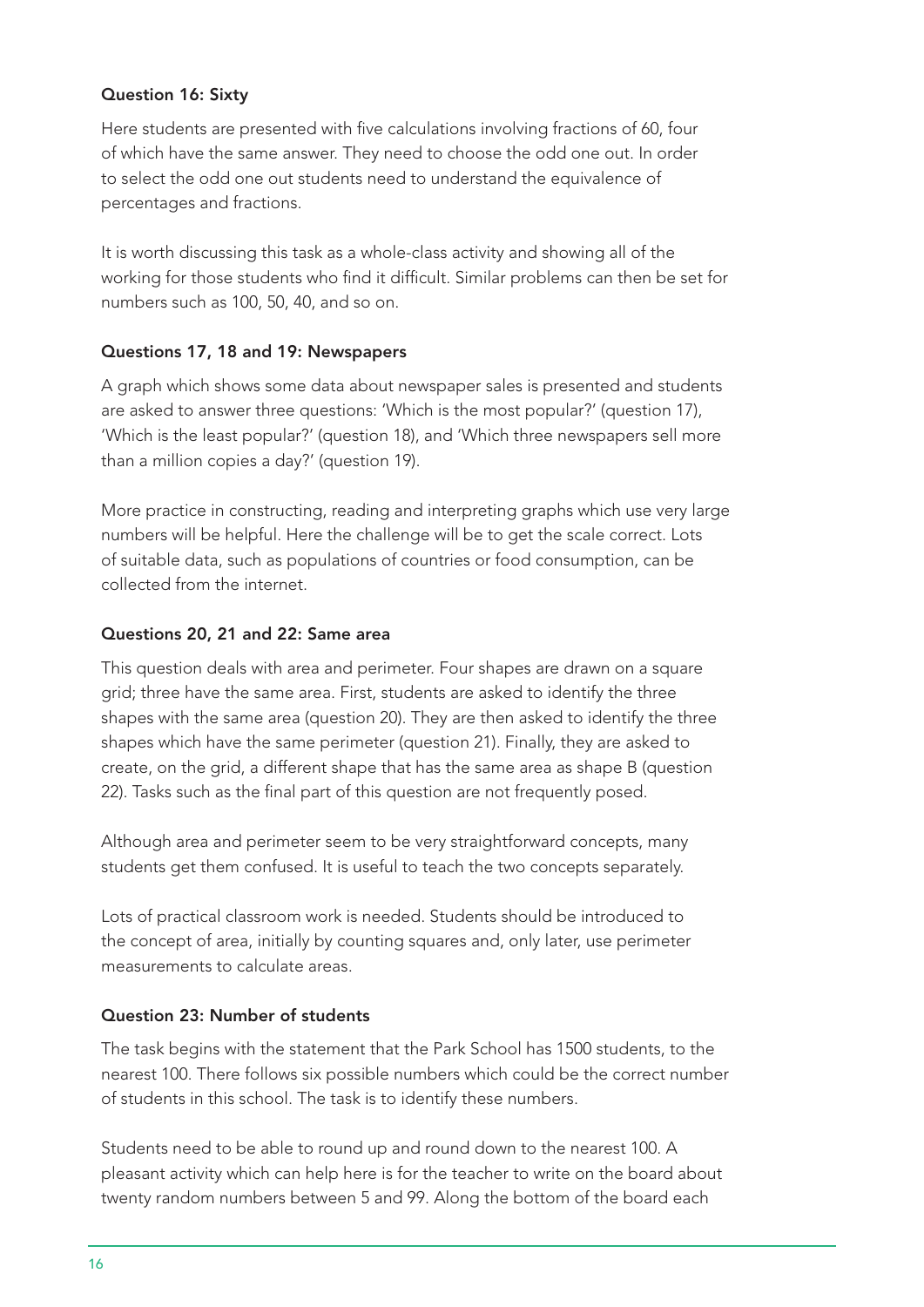of the tens (10-100) is drawn in a coloured circle. Students then take it in turns to come to the board and select and colour in one of the numbers in the correct colour, to indicate what it is rounded to the nearest ten. This can then be extended to rounding with hundreds. Students should be reminded that 5 is rounded up not down.

Another useful activity is to divide the board into four columns with the following headings and then ask the students to come, in turn, to the board and round each number to the nearest 100. For example:

| 'Chosen number , | Round up | <b>Round down</b> | <b>Rounded number</b> |
|------------------|----------|-------------------|-----------------------|
| 6981             |          |                   | 7000                  |
|                  |          |                   |                       |

## Question 24: Tickets

This task deals with the proportion of profit Ali makes on the sale of concert tickets. Initially, it may be that students calculate that he makes a profit of £1 for every £20 of sales. The first part of the question (part a) is to calculate how much he makes with the sale of a £60 ticket, and then how much the ticket sales would be if Ali received £6 (part b). Alternatively, students may work with the notion that the ratio of profit to cost is 2:40 or 1:20.

The concept of proportion can sometimes be challenging and lots of practical work is often needed. It is important to ensure that students understand that ratio compares one amount with another and to begin simply with everyday examples such as looking at the proportions of ingredients in a recipe for biscuits or jam. For example, if 1kg of sugar and 800g of raspberries are needed to make two jars of jam, what would be the proportions and quantities needed to make six jars of jam.

## Question 25: School hall

This question states that there are 60 students in the school hall and that 1 in 4 of them have a packed lunch; 1/3 of them live within 500 meters of the school; and 10% of them wear glasses. Students are then asked to calculate the number of students who fall into each of these categories. Here students need to think flexibly using their understanding of proportion, fractions and percentages within the same every day situation.

It could be worth 'unpacking' this sort of problem as a whole-class activity since students may find it challenging. More practice in using several concepts within a single task will be helpful here. A similar question could be devised using real classroom situations, such as the colour of their sweatshirts/shoes/ bags, whether they have pets etc.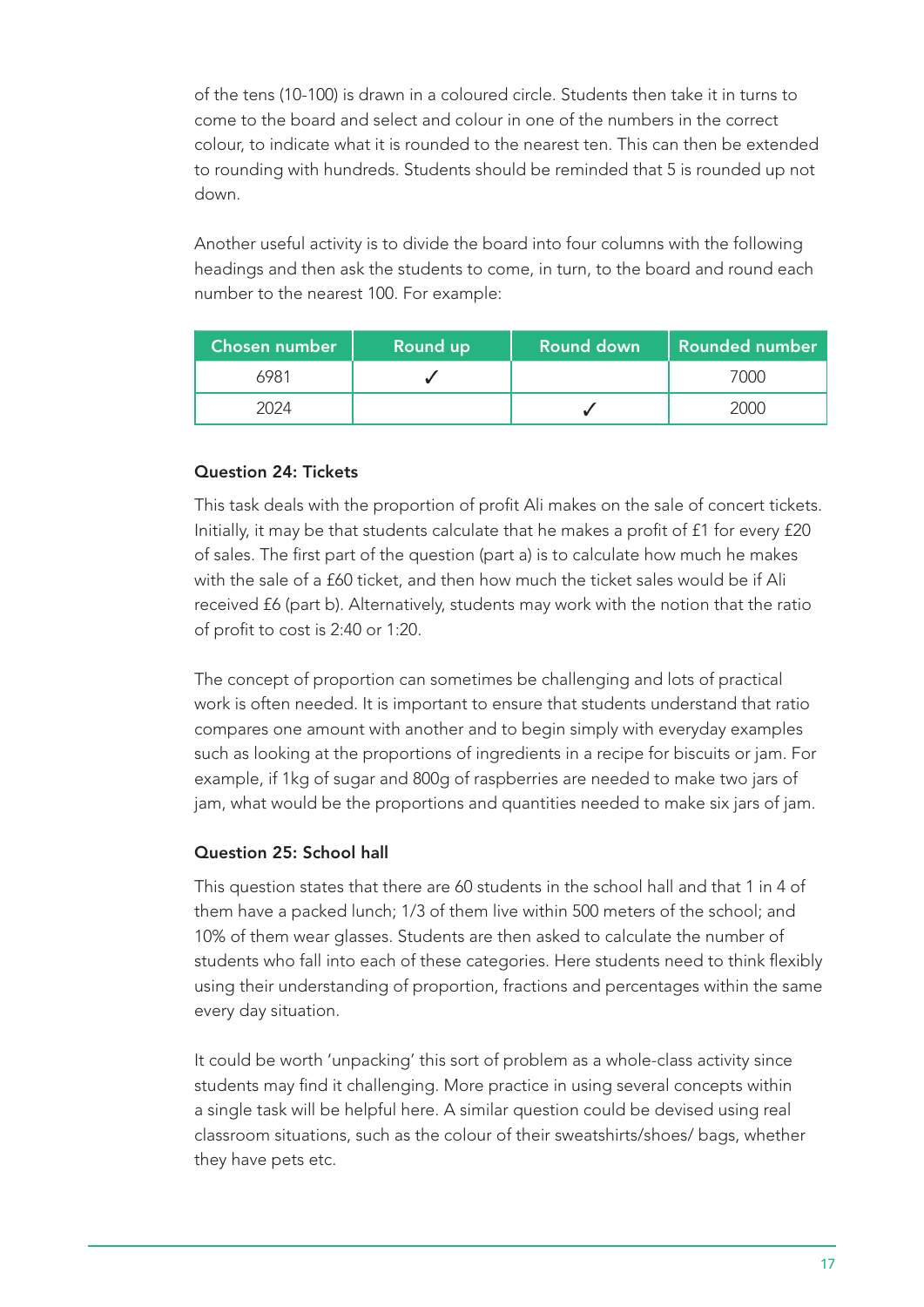## Question 26: Angles at a point

The diagram here shows two angles which together make a complete turn. The question requires the students to know that there are 360° in a complete turn and begin by dividing 360 by 3 and then share out the degrees in the proportions 2:1. Lots of practice in using a protractor correctly will ensure students are confident in measuring angles in a variety of shapes. Activities such as cutting out a triangle, tearing off the three corners and then pasting them on a straight line can help students understand that the three angles in a triangle add up to 180°. After students understand this, they can be given two of the angles in a triangle and asked to calculate the third angle.

#### Question 27: Jug

In order for the students to be successful in solving this problem correctly, they need to know that there are 1000 cubic centimetres in a litre of water. The question states that Maya has a two-litre jug of water from which she fills six glasses, each of which hold 250 cubic centimetres. Students then need to say how much water is left in the jug, and show their calculation.

First, it is worth making sure the students understand that 1 litre of water is 1000 millilitres. Some students may have been confused by the use of the term 'cubic centimetres'. It is necessary for them to understand that volume and capacity are linked and so both are often used to describe capacity. It may be useful to work through the problem with the class reminding them that a 10 cm cube will hold 1 litre (1000 cm3). The class can then measure other containers such as a box which holds one litre of fruit juice, bearing in mind that the volume is width multiplied by height multiplied by depth and that 1000 cm3 = 1 litre.

#### Question 28: Photo frames

In part a, students are told that when Sam frames photographs he charges £20 an hour for labour and he multiplies the cost of the materials used by four. The task is to find the cost when Sam takes half an hour to frame a photograph and the materials used cost £6. In part b, the task is to find the amount of money this will make for the business.

As a follow-up activity students could be given a range of similar situations; for example, a plumber who charges a call out fee of £40 and then £30 an hour for labour, and doubles the price of materials used.

## Questions 29 and 30: Flag

Here students are presented with a diagram showing a flag drawn on a four quadrant grid. First, they are asked to move the flag three squares to the right (question 29a). Next they are asked to give the new co-ordinates (question 29b). Then they are told that the horizontal axis is a mirror line and asked to move the dots to show the flag after it has been reflected in the mirror line (question 30a). The final task asks students to give the co-ordinates of the mirror image (question 30b).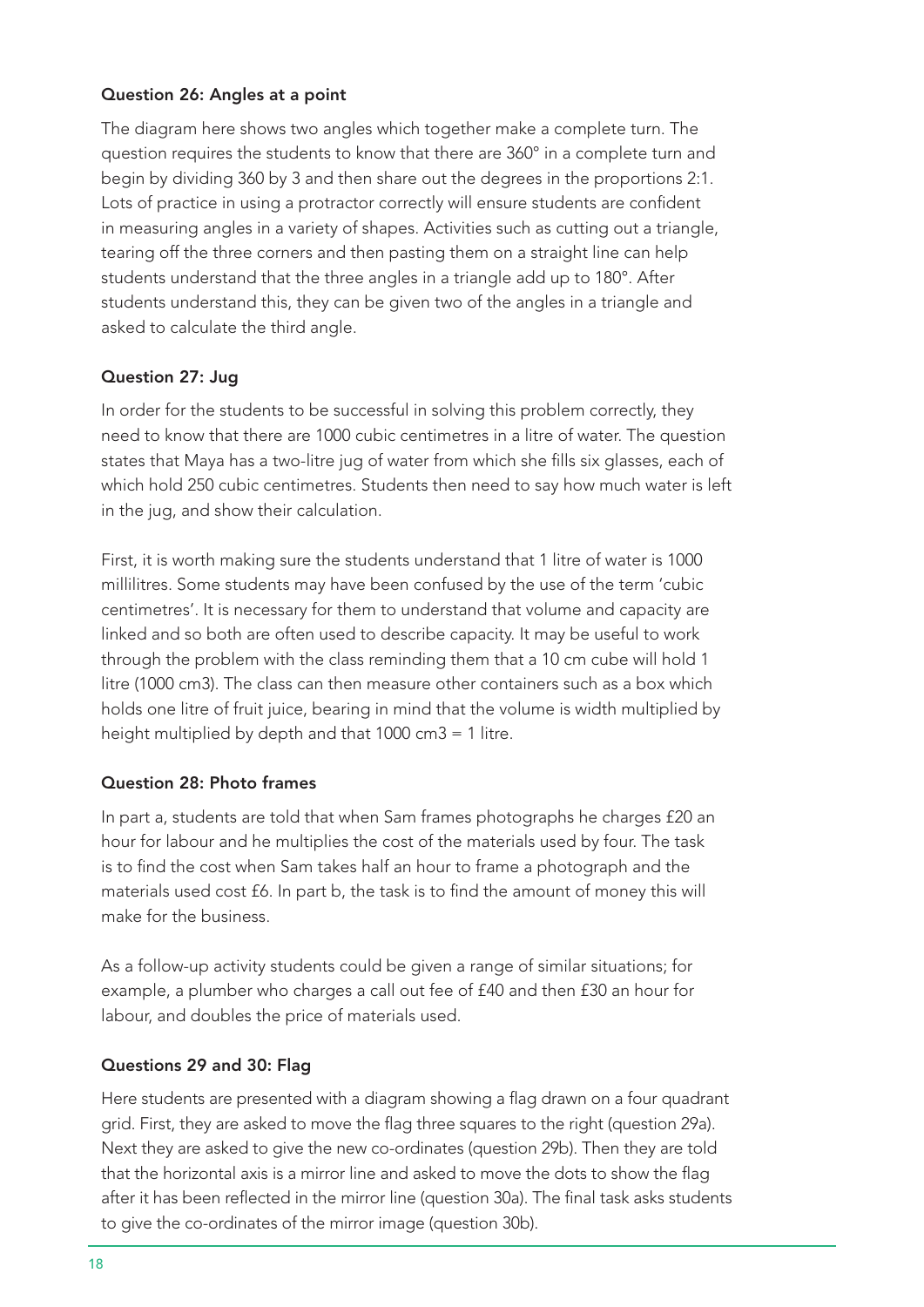Students need to realise that in a grid with four quadrants the horizontal axis has been extended to the left of the central point 0 and the numbers become negative co-ordinates. Similarly, when the vertical axis is extended down we have negative co-ordinates.

Students need to be reminded when working out a position that they must always begin with the origin: this is where the two axes intersect at 0. There are lots of fun ways of remembering the order of writing the co-ordinates; for example, go along the runway and then go up in the air; walk along the house and then put the ladder up to the window; run along the corridor and then up the stairs. Students can invent their own ways of remembering this.

Students find it interesting to draw a variety of shapes with given co-ordinates and also attempt to visualise the shapes that will be produced before drawing them.

## Question 31: Bigger than 10

This question begins with the statement: 'N is a number bigger than 10'. There follows four statements:

- N divided by 2 is less than 10
- N times 10 is more than 100
- N minus 10 is negative
- half of N is less than 10.

Students are asked to decide whether they think that each statement must be true, could be true, or must be false.

If students find this task difficult, it is useful to approach the task from the point of view that N is a mystery number, but that it needs to be 11 or more. They can then try out the calculations with 11 and then with other larger numbers of their choice.

To help students to become skilled at solving logic problems and puzzles they need to acquire a range of skills, such as:

- working from what is known to what is not known
- using thinking that includes inferences and deductions and testing these

• taking out a piece of information and changing it whilst keeping everything else the same to see how this affects the problem.

This type of thinking can start with very simple tasks.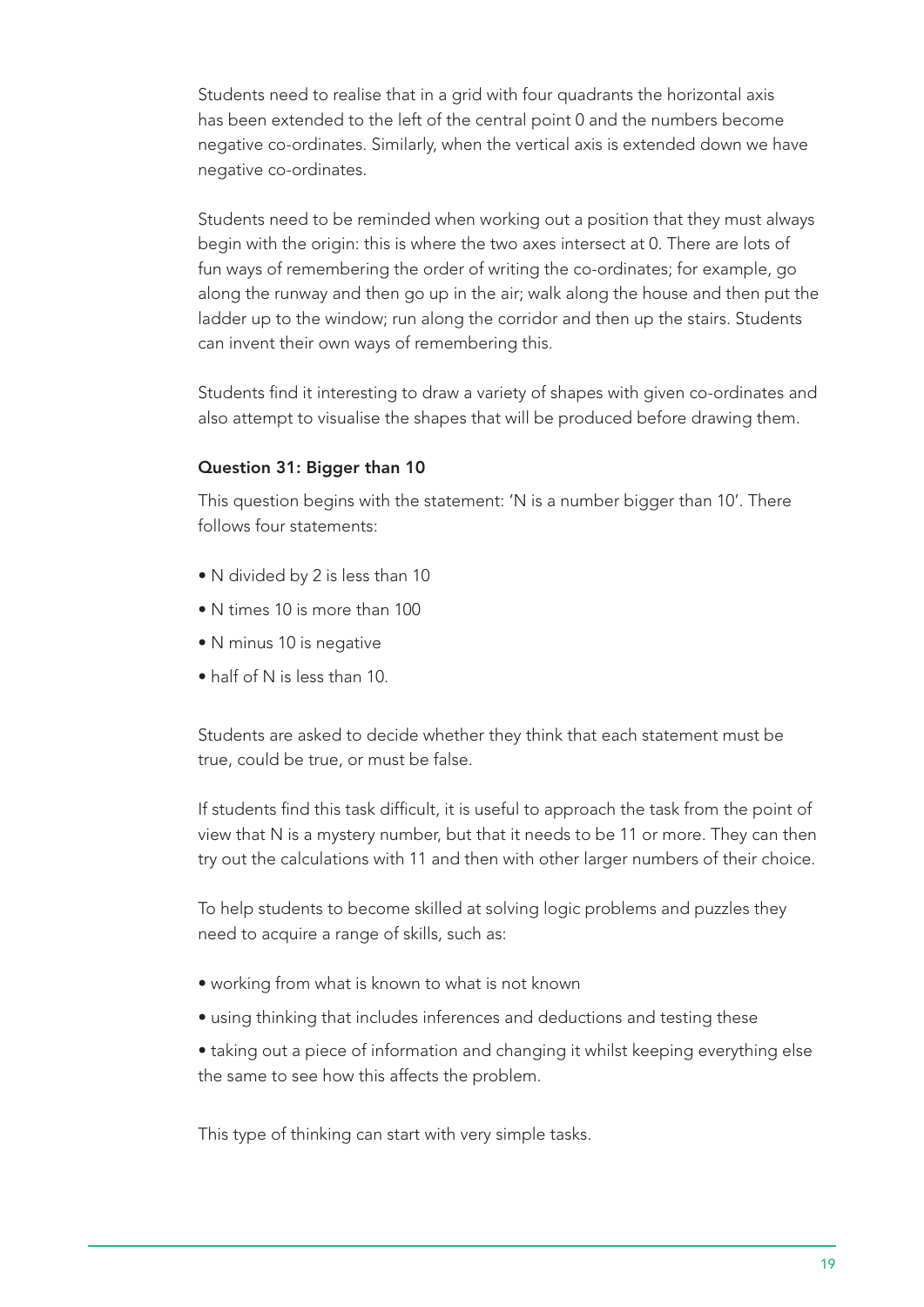# Feedback to parents and carers

A report on the individual student is available to support feedback to parents or carers. This *Individual report for parents* strips away much of the technical detail that is included in the *Group report for teachers*. A series of statements, tailored for parents, is included to explain what the results mean and how learning may be affected. Recommendations focus on how the parent or carer can work with the school to support the student at home.

In addition to the *Individual report for parents*, you may wish to provide supporting information, either orally or in writing, explaining the process and outcomes. The following list provides you with guidelines to assist with this communication.

- Stress the school's commitment to identifying and addressing the needs of each individual student in order to understand and maximise their potential.
- Explain that testing with *PTM 11T* is part of the school's regular assessment regime and that all students in the year group(s) have been tested.
- You may wish to summarise the specific outcomes and recommendations from the test for that individual student (which are also shown on the *Individual report for parents*).
- Parents or carers should be reassured that if they have any questions or concerns or would like any further advice on how best to support their child, then they should contact the school.